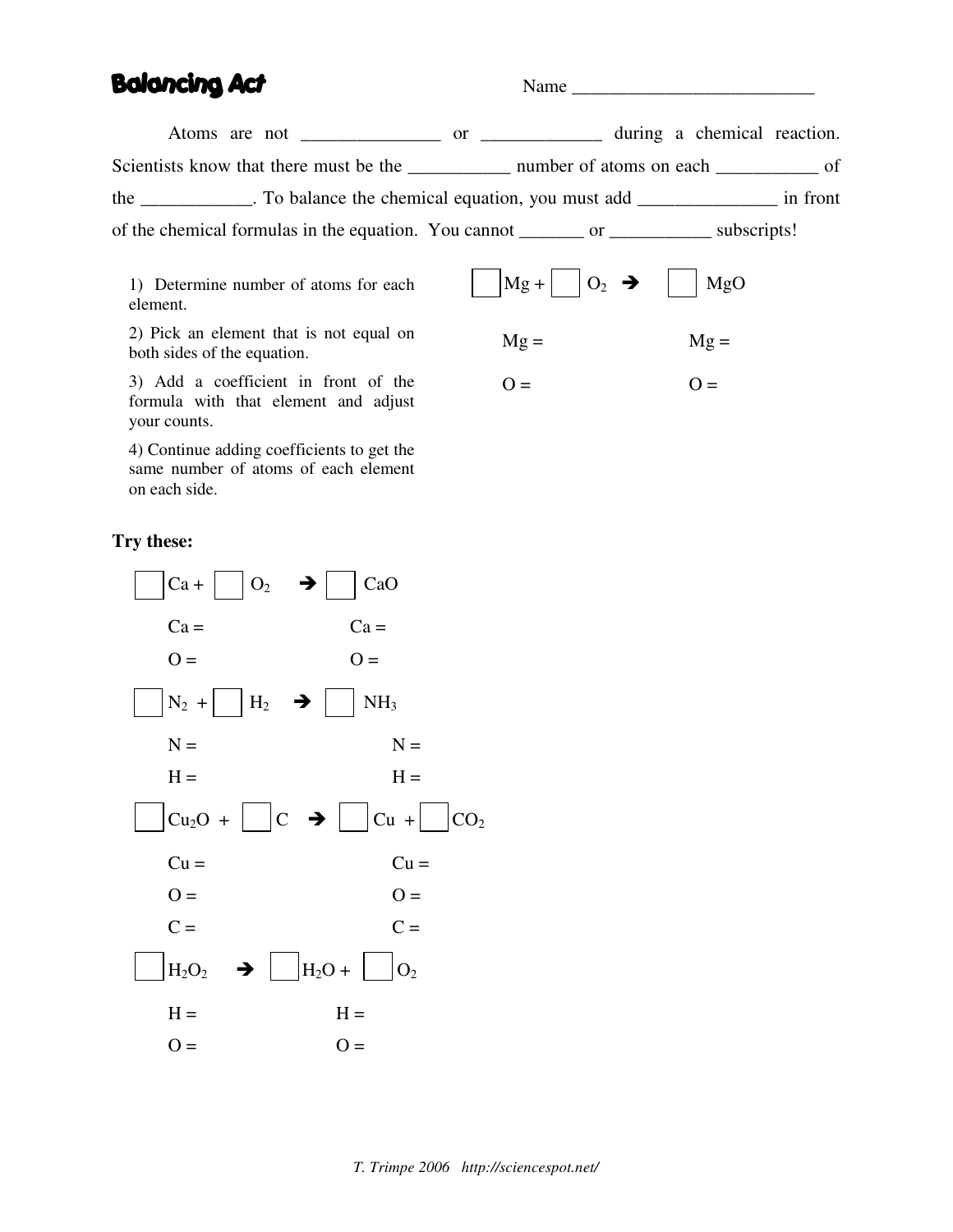# **Balancing Act Practice** Name \_\_\_\_\_\_\_\_\_\_\_\_\_\_\_\_\_\_\_\_\_\_\_\_\_\_\_\_

Balance each equation. Be sure to show your lists! Remember you cannot add subscripts or place coefficients in the middle of a chemical formula.

| 1. | $Na + MgF_2$ $\rightarrow$ $NaF + Mg$   |  |
|----|-----------------------------------------|--|
| 2. | $Mg + HCl$ $\rightarrow$ $MgCl_2 + H_2$ |  |
| 3. | $Cl_2 + KI \rightarrow KCl + I_2$       |  |
| 4. | NaCl $\rightarrow$ Na + Cl <sub>2</sub> |  |
| 5. | $Na + O_2$ $\rightarrow$ $Na_2O$        |  |
| 6. | $Na + HCl$ $\rightarrow$ $H_2 + NaCl$   |  |
| 7. | $K + Cl_2 \rightarrow KCl$              |  |

# **Challenge: This one is tough!**

 $C_2H_6 + O_2 \rightarrow CO_2 + H_2O$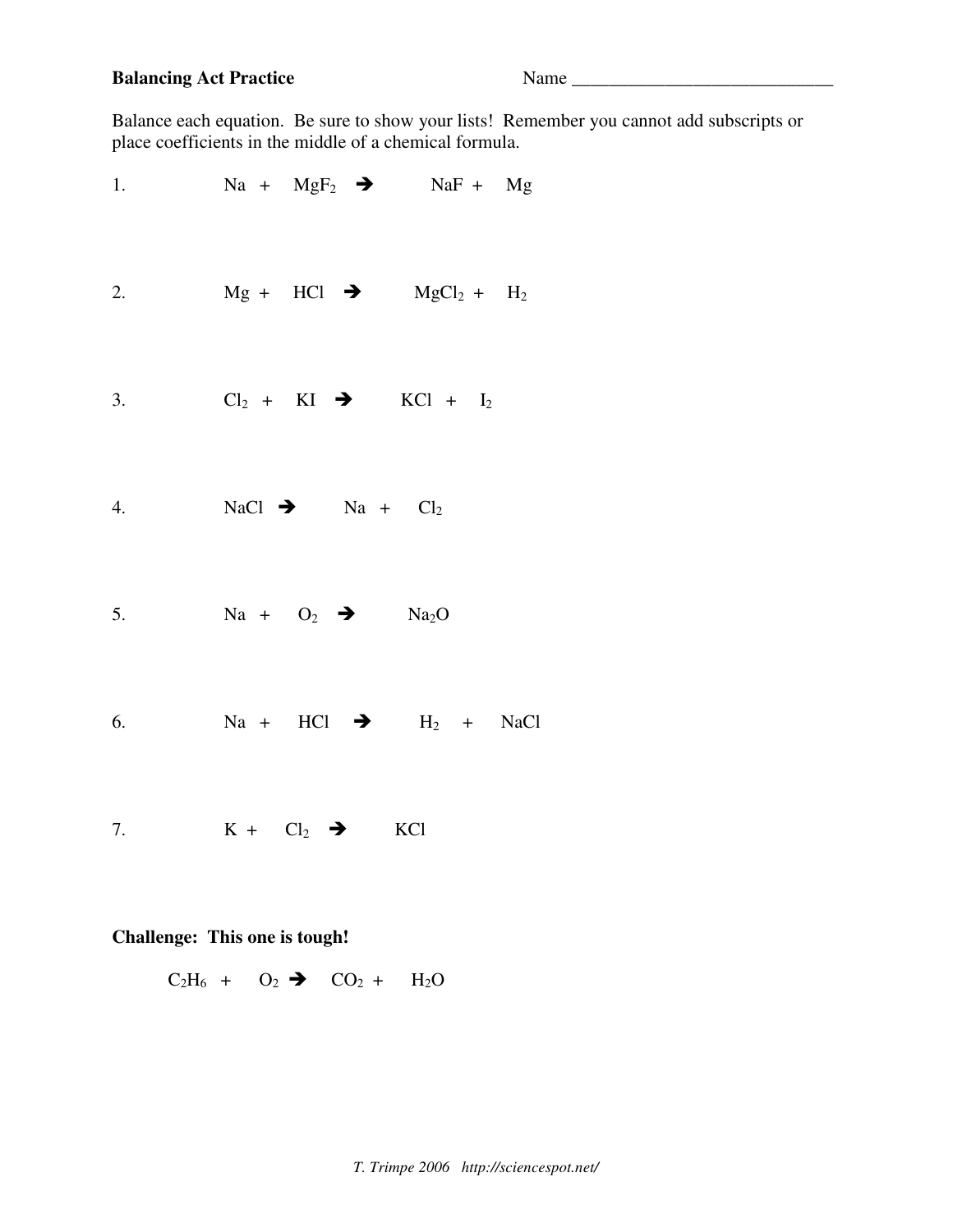# Balancing Act

Atoms are not **CREATED** or **DESTROYED** during a chemical reaction. Scientists know that there must be the **SAME** number of atoms on each **SIDE** of the **EQUATION**. To balance the chemical equation, you must add **COEFFICIENTS** in front of the chemical formulas in the equation. You cannot **ADD** or **CHANGE** subscripts!

Step 1: Determine number of atoms for each element.

 $Mg + | O_2 \rightarrow | MgO$  $Mg =$  $Q =$  $Mg =$  $O =$ 

Step 2: Pick an element that is not equal on both sides of the equation.

Step 3: Add a coefficient in front of the formula with that element and adjust your counts.

Step 4: Continue adding coefficients to get the same number of atoms of each element on each side.

#### **Try these:**

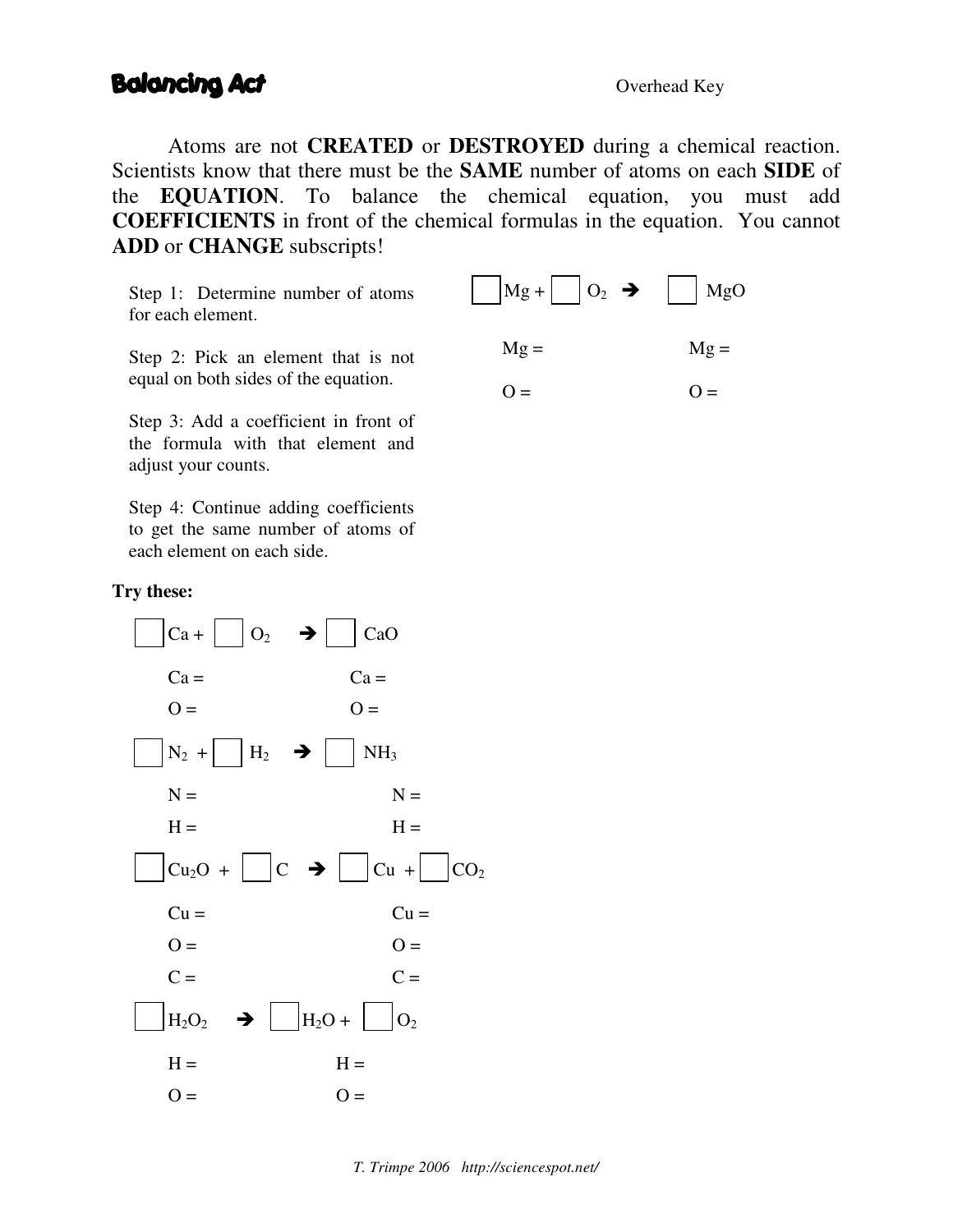**Step 1: Determine number of atoms for each element.**



**Step 2: Pick an element that is not equal on both sides of the equation.**



#### **Step 3: Add a coefficient in front of the formula with that element and adjust your counts.**



**Step 4: Continue adding coefficients to get the same number of atoms of each element on each side.**

| $\sum_{\text{Mg} = \lambda 2}^{\lambda \text{Mg}} 1 + O_2 \rightarrow$ | $2 \text{ MgO}$ |
|------------------------------------------------------------------------|-----------------|
|                                                                        | $Mg = \angle 2$ |
| $Q = 2$                                                                | $0 = Y 2$       |

Now we need to increase the number of Mg atoms we have on the reactant side. Adding a 2 in front of Mg will give us 2 atoms of Mg and balance the equation.